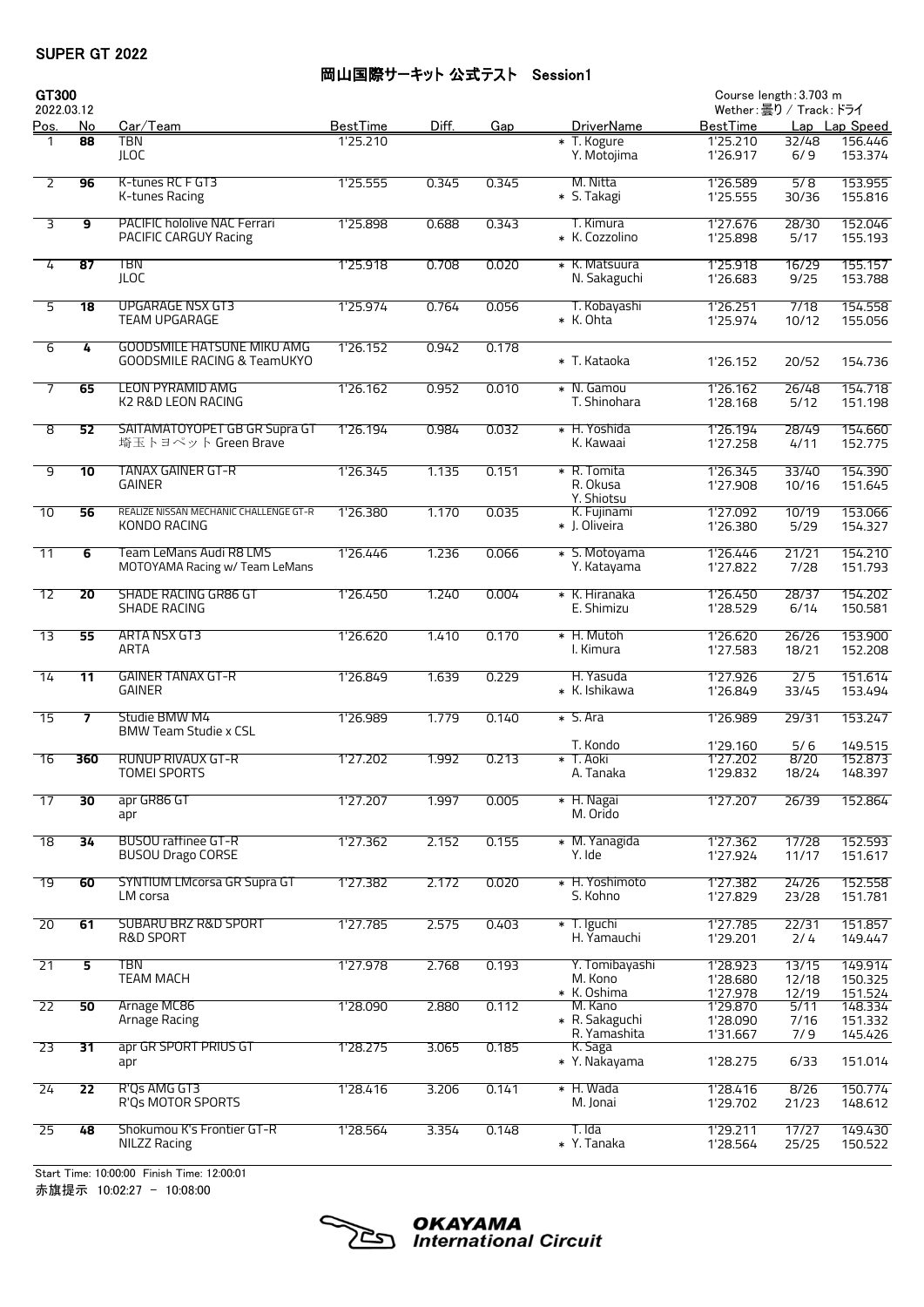#### 岡山国際サーキット 公式テスト Session 2

| GT300<br>2022.03.12 |                 |                                                                             |                 |       |       |                                          | Course length: 3.703 m<br>Wether:曇り / Track: ドライ |                     |                               |  |
|---------------------|-----------------|-----------------------------------------------------------------------------|-----------------|-------|-------|------------------------------------------|--------------------------------------------------|---------------------|-------------------------------|--|
| <u>Pos.</u>         | <u>No</u>       | <u>Car/Team</u>                                                             | <b>BestTime</b> | Diff. | Gap   | <b>DriverName</b>                        | <u>BestTime</u>                                  |                     | Lap Lap Speed                 |  |
|                     | 87              | TBN                                                                         | 1'26.149        |       |       | K. Matsuura                              | 1'28.025                                         | 7/24                | 151.443                       |  |
|                     |                 | <b>JLOC</b>                                                                 |                 |       |       | * N. Sakaguchi                           | 1'26.149                                         | 27/28               | 154.741                       |  |
| $\overline{2}$      | 96              | K-tunes RC F GT3<br>K-tunes Racing                                          | 1'26.224        | 0.075 | 0.075 | * M. Nitta<br>S. Takagi                  | 1'26.224                                         | 36/38               | 154.607                       |  |
| 3                   | 88              | <b>TBN</b><br><b>JLOC</b>                                                   | 1'26.251        | 0.102 | 0.027 | T. Kogure<br>* Y. Motojima               | 1'27.372<br>1'26.251                             | 6/14<br>32/32       | 152.575<br>154.558            |  |
| 4                   | $\overline{30}$ | apr GR86 GT<br>apr                                                          | 1'26.571        | 0.422 | 0.320 | * H. Nagai<br>M. Orido                   | 1'26.571                                         | 18/47               | 153,987                       |  |
| 5                   | 11              | <b>GAINER TANAX GT-R</b><br><b>GAINER</b>                                   | 1'26.587        | 0.438 | 0.016 | * H. Yasuda<br>K. Ishikawa               | 1'26.587                                         | 9/49                | 153.958                       |  |
| 6                   | 52              | SAITAMATOYOPET GB GR Supra GT<br>埼玉トヨペット Green Brave                        | 1'26.636        | 0.487 | 0.049 | * H. Yoshida<br>K. Kawaai                | 1'26.636<br>1'27.650                             | 16/45<br>5/8        | 153.871<br>152.091            |  |
| $\overline{7}$      | 6               | Team LeMans Audi R8 LMS<br>MOTOYAMA Racing w/ Team LeMans                   | 1'26.733        | 0.584 | 0.097 | * S. Motoyama<br>Y. Katayama             | 1'26.733<br>1'27.541                             | 15/16<br>17/27      | 153.699<br>152.281            |  |
| ø                   | 4               | <b>GOODSMILE HATSUNE MIKU AMG</b><br><b>GOODSMILE RACING &amp; TeamUKYO</b> | 1'26.768        | 0.619 | 0.035 | * T. Kataoka                             | 1'26.768                                         | 47/49               | 153.637                       |  |
| 9                   | 61              | <b>SUBARU BRZ R&amp;D SPORT</b><br><b>R&amp;D SPORT</b>                     | 1'26.926        | 0.777 | 0.158 | T. Iguchi<br>* H. Yamauchi               | 1'28.306<br>1'26.926                             | 4/6<br>11/33        | 150.961<br>153.358            |  |
| $\overline{10}$     | 55              | ARTA NSX GT3<br><b>ARTA</b>                                                 | 1'26.982        | 0.833 | 0.056 | * H. Mutoh<br>I. Kimura                  | 1'26.982<br>1'27.449                             | 6/14<br>15/17       | 153.259<br>152.441            |  |
| $\overline{11}$     | 65              | <b>LEON PYRAMID AMG</b><br>K2 R&D LEON RACING                               | 1'27.003        | 0.854 | 0.021 | N. Gamou<br>* T. Shinohara               | 1'27.003                                         | 49/50               | 153.222                       |  |
| 12                  | 9               | <b>PACIFIC hololive NAC Ferrari</b><br>PACIFIC CARGUY Racing                | 1'27.014        | 0.865 | 0.011 | T. Kimura<br>* K. Cozzolino              | 1'27.908<br>1'27.014                             | 23/26<br>23/25      | 151.645<br>153.203            |  |
| $\overline{13}$     | $\overline{34}$ | <b>BUSOU raffinee GT-R</b><br><b>BUSOU Drago CORSE</b>                      | 1'27.037        | 0.888 | 0.023 | * M. Yanagida<br>Y. Ide                  | 1'27.037<br>1'27.538                             | 21/30<br>12/16      | 153.162<br>152.286            |  |
| $\overline{14}$     | 56              | REALIZE NISSAN MECHANIC CHALLENGE GT-R<br>KONDO RACING                      | 1'27.135        | 0.986 | 0.098 | K. Fujinami<br>* J. Oliveira             | 1'27.135                                         | 43/61               | 152.990                       |  |
| $\overline{15}$     | 50              | Arnage MC86<br>Arnage Racing                                                | 1'27.262        | 1.113 | 0.127 | M. Kano<br>* R. Sakaguchi                | 1'30.604<br>1'27.262                             | 9/10<br>25/26       | 147.133<br>152.768            |  |
| $\overline{16}$     | 31              | apr GR SPORT PRIUS GT<br>apr                                                | 1'27.272        | 1.123 | 0.010 | R. Yamashita<br>K. Saga<br>* Y. Nakayama | 1'31.854<br>1'28.433<br>1'27.272                 | 6/8<br>4/7<br>27/43 | 145.130<br>150.745<br>152.750 |  |
| $\overline{17}$     | 360             | RUNUP RIVAUX GT-R<br><b>TOMEI SPORTS</b>                                    | 1'27.295        | 1.146 | 0.023 | * T. Aoki<br>A. Tanaka                   | 1'27.295<br>1'28.845                             | 5/25<br>14/18       | 152.710<br>150.046            |  |
| $\overline{18}$     | 10              | <b>TANAX GAINER GT-R</b><br><b>GAINER</b>                                   | 1'27.337        | 1.188 | 0.042 | * R. Tomita<br>R. Okusa                  | 1'27.337<br>1'27.632                             | 19/19<br>6/36       | 152.636<br>152.123            |  |
| $\overline{19}$     | $\overline{18}$ | <b>UPGARAGE NSX GT3</b><br><b>TEAM UPGARAGE</b>                             | 1'27.375        | 1.226 | 0.038 | Y. Shiotsu<br>* T. Kobayashi<br>K. Ohta  | 1'27.375                                         | 7/21                | 152.570                       |  |
| 20                  | 20              | <b>SHADE RACING GR86 GT</b><br>SHADE RACING                                 | 1'27.481        | 1.332 | 0.106 | * K. Hiranaka<br>E. Shimizu              | 1'27.481<br>1'28.055                             | 4/20<br>10/25       | 152.385<br>151.392            |  |
| $\overline{21}$     | 60              | <b>SYNTIUM LMcorsa GR Supra GT</b><br>LM corsa                              | 1'27.571        | 1.422 | 0.090 | * H. Yoshimoto<br>S. Kohno               | 1'27.571<br>1'28.448                             | 30/44<br>5/6        | 152.228<br>150.719            |  |
| $\overline{22}$     | 7               | Studie BMW M4<br><b>BMW Team Studie x CSL</b>                               | 1'27.846        | 1.697 | 0.275 | $\ast$ S. Ara                            | 1'27.846                                         | 16/20               | 151.752                       |  |
| 23                  | 48              | Shokumou K's Frontier GT-R<br><b>NILZZ Racing</b>                           | 1'28.121        | 1.972 | 0.275 | T. Kondo<br>T. Ida<br>* Y. Tanaka        | 1'28.861<br>1'28.121                             | 12/14<br>27/28      | 150.019<br>151.278            |  |
| 24                  | 5               | TBN<br><b>TEAM MACH</b>                                                     | 1'28.531        | 2.382 | 0.410 | * Y. Tomibayashi<br>M. Kono              | 1'28.531<br>1'30.636                             | 9/23<br>6/8         | 150.578<br>147.081            |  |
| $\overline{25}$     | $\overline{22}$ | R'Qs AMG GT3                                                                | 1'29.010        | 2.861 | 0.479 | K. Oshima<br>* H. Wada                   | 1'29.192<br>1'29.010                             | 19/22<br>27/30      | 149.462<br>149.767            |  |
|                     |                 | R'Qs MOTOR SPORTS                                                           |                 |       |       | M. Jonai                                 | 1'30.155                                         | 17/18               | 147.865                       |  |

Start Time: 14:00:00 Finish Time: 16:00:03 ※GT300 (15:40 - 15:50) GT500 (15:50 - 16:00) 赤旗提示 14:25:33 - 14:32:00 14:53:07 - 15:02:00

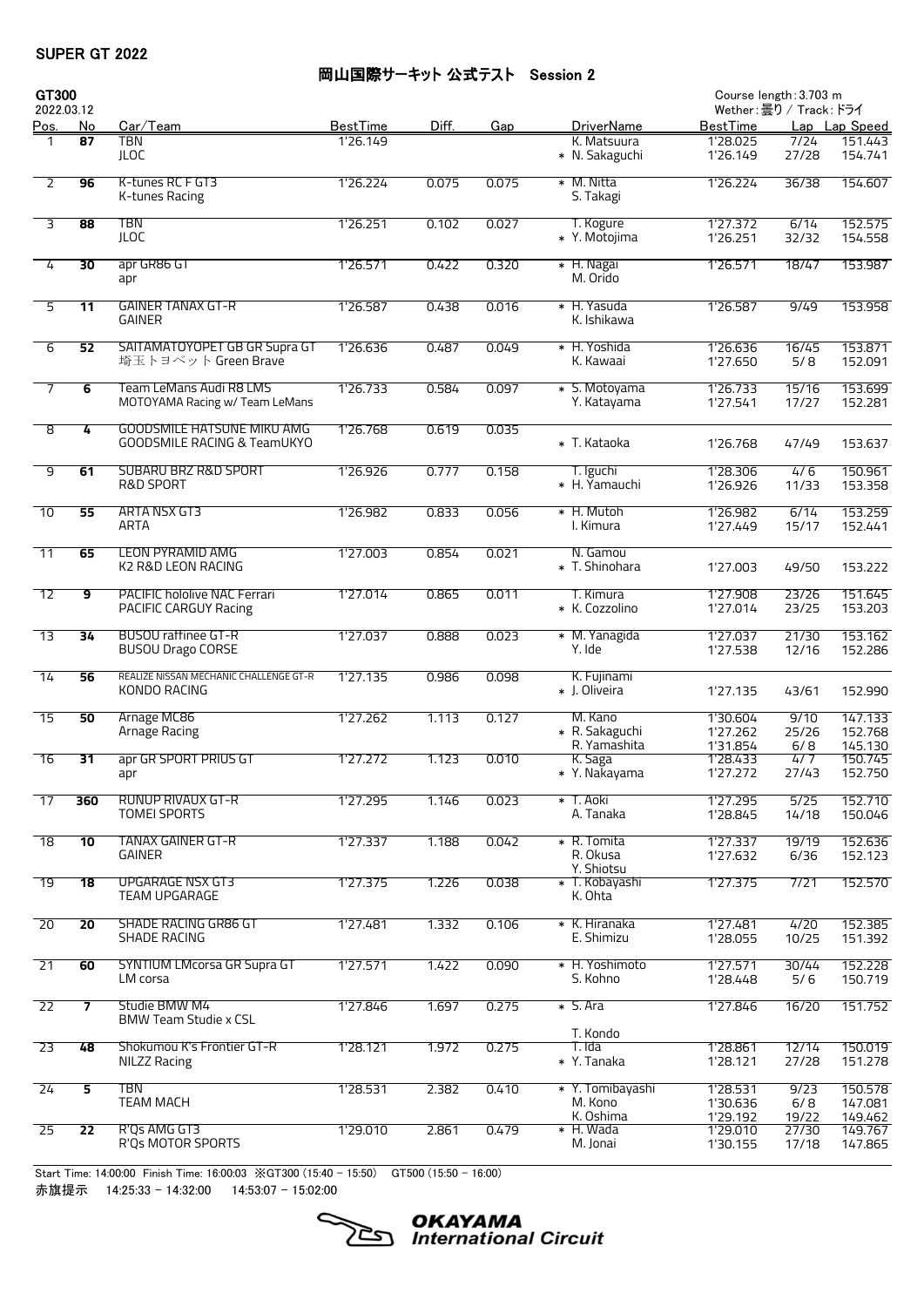## 岡山国際サーキット 公式テスト Session 3

| GT300<br>2022.03.13 |                 |                                                                             |                 |       |       |                                           |                                  | Course length: 3.703 m<br>Wether:曇り / Track: ドライ |                               |
|---------------------|-----------------|-----------------------------------------------------------------------------|-----------------|-------|-------|-------------------------------------------|----------------------------------|--------------------------------------------------|-------------------------------|
| <u>Pos.</u>         | <u>No</u>       | Car/Team                                                                    | <b>BestTime</b> | Diff. | Gap   | <b>DriverName</b>                         | <b>BestTime</b>                  |                                                  | Lap Lap Speed                 |
|                     | 52              | SAITAMATOYOPET GB GR Supra GT<br>埼玉トヨペット Green Brave                        | 1'25.917        |       |       | H. Yoshida<br>* K. Kawaai                 | 1'25.917                         | 24/57                                            | 155.159                       |
| $\overline{2}$      | $\overline{9}$  | <b>PACIFIC hololive NAC Ferrari</b><br>PACIFIC CARGUY Racing                | 1'26.148        | 0.231 | 0.231 | T. Kimura<br>* K. Cozzolino               | 1'27.905<br>1'26.148             | 20/27<br>15/15                                   | 151.650<br>154.743            |
| $\overline{3}$      | 65              | <b>LEON PYRAMID AMG</b><br>K2 R&D LEON RACING                               | 1'26.273        | 0.356 | 0.125 | * N. Gamou<br>T. Shinohara                | 1'26.273<br>1'27.795             | 23/44<br>4/8                                     | 154.519<br>151.840            |
| 4                   | 18              | <b>UPGARAGE NSX GT3</b><br><b>TEAM UPGARAGE</b>                             | 1'26.310        | 0.393 | 0.037 | * T. Kobayashi<br>K. Ohta                 | 1'26.310<br>1'26.456             | 11/28<br>16/18                                   | 154.453<br>154.192            |
| 5                   | 56              | REALIZE NISSAN MECHANIC CHALLENGE GT-R<br>KONDO RACING                      | 1'26.581        | 0.664 | 0.271 | * K. Fujinami<br>J. Oliveira              | 1'26.581<br>1'26.600             | 14/27<br>19/19                                   | 153.969<br>153.935            |
| 6                   | 87              | <b>TBN</b><br>JLOC                                                          | 1'26.603        | 0.686 | 0.022 | * K. Matsuura<br>N. Sakaguchi             | 1'26.603<br>1'27.204             | 16/17<br>29/30                                   | 153.930<br>152.869            |
| $\overline{7}$      | $\overline{20}$ | <b>SHADE RACING GR86 GT</b><br><b>SHADE RACING</b>                          | 1'26.617        | 0.700 | 0.014 | * K. Hiranaka<br>E. Shimizu               | 1'26.617<br>1'26.693             | 20/22<br>18/25                                   | 153.905<br>153.770            |
| ø                   | 34              | <b>BUSOU raffinee GT-R</b><br><b>BUSOU Drago CORSE</b>                      | 1'26.655        | 0.738 | 0.038 | * M. Yanagida<br>Y. Ide                   | 1'26.655                         | 28/46                                            | 153.838                       |
| 9                   | 360             | RUNUP RIVAUX GT-R<br><b>TOMEI SPORTS</b>                                    | 1'26.717        | 0.800 | 0.062 | * T. Aoki<br>A. Tanaka                    | 1'26.717<br>1'29.895             | 27/46<br>9/10                                    | 153.728<br>148.293            |
| $\overline{10}$     | $\overline{6}$  | Team LeMans Audi R8 LMS<br>MOTOYAMA Racing w/ Team LeMans                   | 1'26.972        | 1.055 | 0.255 | * S. Motoyama<br>Y. Katayama              | 1'26.972<br>1'27.713             | 11/19<br>19/21                                   | 153.277<br>151.982            |
| $\overline{11}$     | 10              | <b>TANAX GAINER GT-R</b><br><b>GAINER</b>                                   | 1'27.085        | 1.168 | 0.113 | R. Tomita<br>* R. Okusa                   | 1'27.101<br>1'27.085             | 11/22<br>24/34                                   | 153.050<br>153.078            |
| 12                  | 11              | <b>GAINER TANAX GT-R</b><br><b>GAINER</b>                                   | 1'27.117        | 1.200 | 0.032 | Y. Shiotsu<br>* H. Yasuda<br>K. Ishikawa  | 1'30.195<br>1'27.117             | 3/4<br>4/21                                      | 147.800<br>153.022            |
| $\overline{13}$     | 55              | ARTA NSX GT3<br>ARTA                                                        | 1'27.130        | 1.213 | 0.013 | H. Mutoh<br>* I. Kimura                   | 1'27.576<br>1'27.130             | 5/10<br>11/18                                    | 152.220<br>152.999            |
| $\overline{14}$     | 61              | <b>SUBARU BRZ R&amp;D SPORT</b><br>R&D SPORT                                | 1'27.248        | 1.331 | 0.118 | T. Iguchi<br>* H. Yamauchi                | 1'27.248                         | 12/21                                            | 152.792                       |
| $\overline{15}$     | $\overline{ }$  | Studie BMW M4<br><b>BMW Team Studie x CSL</b>                               | 1'27.252        | 1.335 | 0.004 | * S. Ara                                  | 1'27.252                         | 20/39                                            | 152.785                       |
| $-16$               | 4               | <b>GOODSMILE HATSUNE MIKU AMG</b><br><b>GOODSMILE RACING &amp; TeamUKYO</b> | 1'27.328        | 1.411 | 0.076 | T. Kondo<br>* T. Kataoka                  | 1'28.719<br>1'27.328             | 4/9<br>30/46                                     | 150.259<br>152.652            |
| $\overline{17}$     | 5               | TBN<br><b>TEAM MACH</b>                                                     | 1'27.352        | 1.435 | 0.024 | * Y. Tomibayashi<br>M. Kono               | 1'27.352                         | 6/35                                             | 152.610                       |
| 18                  | 60              | <b>SYNTIUM LMcorsa GR Supra GT</b><br>LM corsa                              | 1'27.469        | 1.552 | 0.117 | K. Oshima<br>* H. Yoshimoto<br>S. Kohno   | 1'28.562<br>1'27.469<br>1'27.672 | 10/17<br>31/33<br>3/17                           | 150.525<br>152.406<br>152.053 |
| $\overline{19}$     | 88              | <b>TBN</b><br><b>JLOC</b>                                                   | 1'27.566        | 1.649 | 0.097 | * T. Kogure<br>Y. Motojima                | 1'27.566<br>1'28.004             | 19/26<br>9/16                                    | 152.237<br>151.479            |
| $\overline{20}$     | 96              | K-tunes RC F GT3                                                            | 1'27.616        | 1.699 | 0.050 | * M. Nitta<br>S. Takagi                   | 1'27.616                         | 7/14                                             | 152.150                       |
| $\overline{21}$     | $\overline{30}$ | K-tunes Racing<br>apr GR86 GT                                               | 1'27.737        | 1.820 | 0.121 | * H. Nagai                                | 1'27.766<br>1'27.737             | 16/26<br>29/39                                   | 151.890<br>151.940            |
| $\overline{22}$     | $\overline{31}$ | apr<br>apr GR SPORT PRIUS GT                                                | 1'28.028        | 2.111 | 0.291 | M. Orido<br>K. Saga                       |                                  |                                                  |                               |
| $\overline{23}$     | 48              | apr<br>Shokumou K's Frontier GT-R                                           | 1'28.466        | 2.549 | 0.438 | * Y. Nakayama<br>T. Ida                   | 1'28.028<br>1'28.961             | 11/35<br>10/25                                   | 151.438<br>149.850            |
|                     |                 | <b>NILZZ Racing</b>                                                         |                 |       |       | * Y. Tanaka                               | 1'28.466                         | 6/23                                             | 150.688                       |
| 24                  | 50              | Arnage MC86<br>Arnage Racing                                                | 1'28.474        | 2.557 | 0.008 | M. Kano<br>* R. Sakaguchi<br>R. Yamashita | 1'29.400<br>1'28.474<br>1'30.123 | 13/14<br>8/17<br>14/16                           | 149.114<br>150.675<br>147.918 |
| $\overline{25}$     | $\overline{22}$ | R'Qs AMG GT3<br>R'Qs MOTOR SPORTS                                           | 1'28.798        | 2.881 | 0.324 | * H. Wada<br>M. Jonai                     | 1'28.798<br>1'30.425             | 16/22<br>21/28                                   | 150.125<br>147.424            |

Start Time: 9:00:00 Finish Time: 11:00:01

赤旗提示 9:55:51 - 10:03:00 10:11:48 - 10:20:00 10:26:14 - 10:33:00

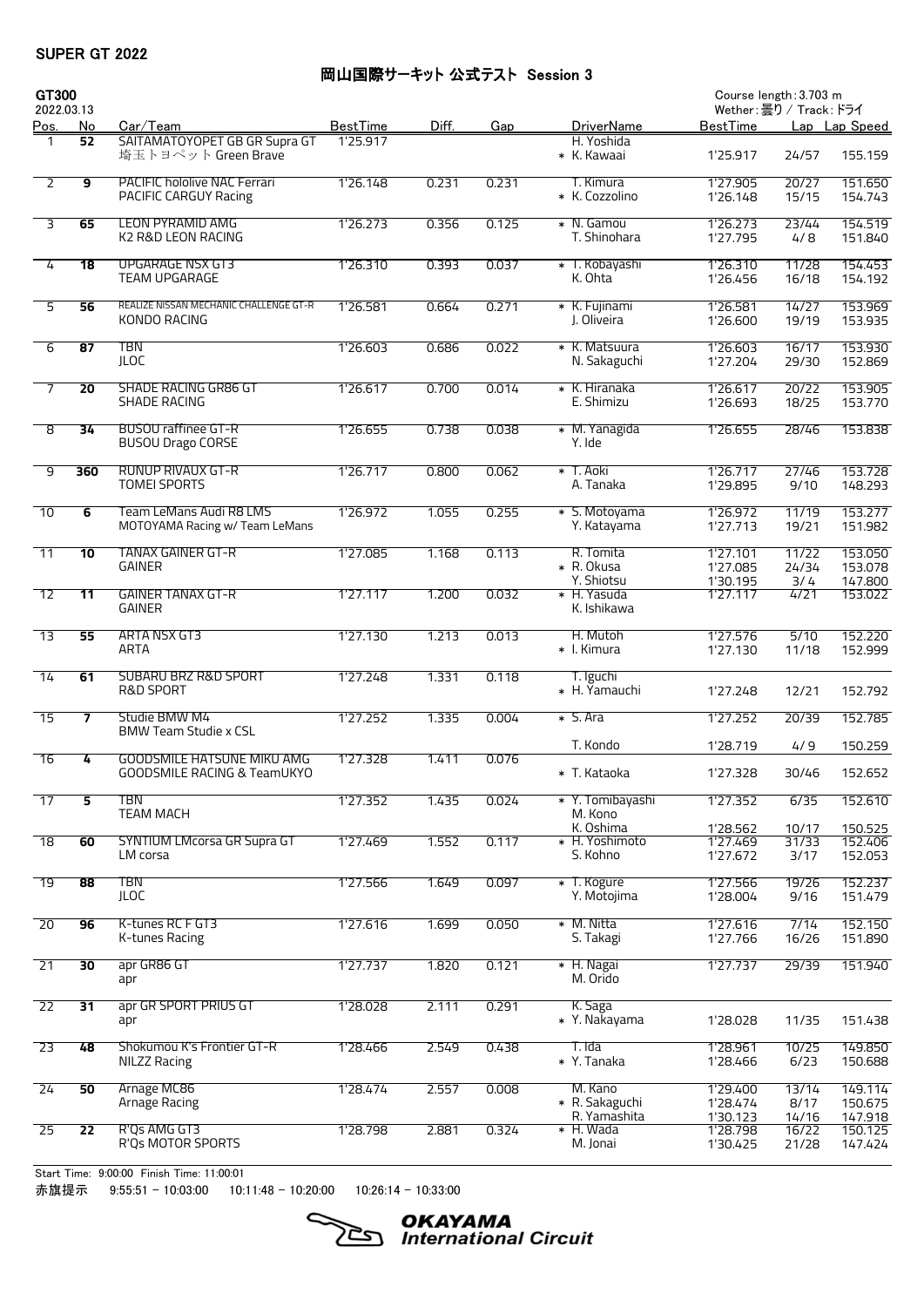## 岡山国際サーキット 公式テスト Session 4

| GT300<br>2022.03.13     |                         |                                                                             |                 |       |       |                                            | Course length: 3.703 m<br>Wether:曇り / Track: ドライ |                         |                               |  |
|-------------------------|-------------------------|-----------------------------------------------------------------------------|-----------------|-------|-------|--------------------------------------------|--------------------------------------------------|-------------------------|-------------------------------|--|
| <u>Pos.</u>             | No                      | Car/Team                                                                    | <b>BestTime</b> | Diff. | Gap   | <b>DriverName</b>                          | <b>BestTime</b>                                  |                         | Lap Lap Speed                 |  |
|                         | 56                      | REALIZE NISSAN MECHANIC CHALLENGE GT-R<br>KONDO RACING                      | 1'26.464        |       |       | K. Fujinami<br>* J. Oliveira               | 1'26.649<br>1'26.464                             | 6/31<br>11/24           | 153.848<br>154.177            |  |
| $\overline{2}$          | 88                      | <b>TBN</b><br><b>JLOC</b>                                                   | 1'26.811        | 0.347 | 0.347 | T. Kogure<br>* Y. Motojima                 | 1'28.258<br>1'26.811                             | 5/11<br>11/47           | 151.044<br>153.561            |  |
| $\overline{\mathbf{3}}$ | 9                       | PACIFIC hololive NAC Ferrari<br>PACIFIC CARGUY Racing                       | 1'27.107        | 0.643 | 0.296 | T. Kimura<br>* K. Cozzolino                | 1'28.236<br>1'27.107                             | 16/28<br>5/38           | 151.081<br>153.039            |  |
| 4                       | 10                      | TANAX GAINER GT-R<br><b>GAINER</b>                                          | 1'27.187        | 0.723 | 0.080 | R. Tomita<br>* R. Okusa                    | 1'28.281<br>1'27.187                             | 3/12<br>18/28           | 151.004<br>152.899            |  |
| 5                       | 50                      | Arnage MC86<br>Arnage Racing                                                | 1'27.276        | 0.812 | 0.089 | Y. Shiotsu<br>M. Kano<br>* R. Sakaguchi    | 1'28.301<br>1'30.003<br>1'27.276                 | 19/35<br>3/21<br>14/29  | 150.970<br>148.115<br>152.743 |  |
| 6                       | $\overline{11}$         | <b>GAINER TANAX GT-R</b><br><b>GAINER</b>                                   | 1'27.292        | 0.828 | 0.016 | R. Yamashita<br>* H. Yasuda<br>K. Ishikawa | 1'31.740<br>1'27.292<br>1'28.567                 | 10/10<br>19/27<br>17/50 | 145.311<br>152.715<br>150.517 |  |
| $\overline{7}$          | 4                       | <b>GOODSMILE HATSUNE MIKU AMG</b><br><b>GOODSMILE RACING &amp; TeamUKYO</b> | 1'27.372        | 0.908 | 0.080 | * T. Kataoka                               | 1'27.372                                         | 19/62                   | 152.575                       |  |
| 8                       | 20                      | <b>SHADE RACING GR86 GT</b><br><b>SHADE RACING</b>                          | 1'27.451        | 0.987 | 0.079 | * K. Hiranaka<br>E. Shimizu                | 1'27.451<br>1'28.203                             | 13/15<br>5/39           | 152.437<br>151.138            |  |
| 9                       | 65                      | <b>LEON PYRAMID AMG</b><br>K2 R&D LEON RACING                               | 1'27.482        | 1.018 | 0.031 | N. Gamou<br>* T. Shinohara                 | 1'27.798<br>1'27.482                             | 18/44<br>27/33          | 151.835<br>152.383            |  |
| $\overline{10}$         | $\overline{\mathbf{z}}$ | Studie BMW M4<br><b>BMW Team Studie x CSL</b>                               | 1'27.520        | 1.056 | 0.038 | S. Ara                                     | 1'28.326                                         | 8/12                    | 150.927                       |  |
| $\overline{11}$         | 96                      | K-tunes RC F GT3<br>K-tunes Racing                                          | 1'27.582        | 1.118 | 0.062 | * T. Kondo<br>* M. Nitta<br>S. Takagi      | 1'27.520<br>1'27.582<br>1'28.185                 | 52/54<br>5/29<br>11/26  | 152.317<br>152.209<br>151.169 |  |
| 12                      | 55                      | ARTA NSX GT3<br>ARTA                                                        | 1'27.600        | 1.136 | 0.018 | H. Mutoh<br>* I. Kimura                    | 1'27.693<br>1'27.600                             | 10/36<br>13/31          | 152.017<br>152.178            |  |
| $\overline{13}$         | 60                      | <b>SYNTIUM LMcorsa GR Supra GT</b><br>LM corsa                              | 1'27.601        | 1.137 | 0.001 | * H. Yoshimoto<br>S. Kohno                 | 1'27.601<br>1'28.284                             | 20/25<br>24/33          | 152.176<br>150.999            |  |
| $\overline{14}$         | 30                      | apr GR86 GT<br>apr                                                          | 1'27.803        | 1.339 | 0.202 | * H. Nagai<br>M. Orido                     | 1'27.803                                         | 36/52                   | 151.826                       |  |
| $\overline{15}$         | 6                       | Team LeMans Audi R8 LMS<br>MOTOYAMA Racing w/ Team LeMans                   | 1'27.828        | 1.364 | 0.025 | * S. Motoyama<br>Y. Katayama               | 1'27.828<br>1'28.018                             | 25/26<br>45/48          | 151.783<br>151.455            |  |
| $\overline{16}$         | 34                      | <b>BUSOU raffinee GT-R</b><br><b>BUSOU Drago CORSE</b>                      | 1'27.834        | 1.370 | 0.006 | * M. Yanagida<br>Y. Ide                    | 1'27.834<br>1'27.871                             | 7/25<br>29/38           | 151.773<br>151.709            |  |
| $\overline{17}$         | 52                      | SAITAMATOYOPET GB GR Supra GT<br>埼玉トヨペット Green Brave                        | 1'28.056        | 1.592 | 0.222 | H. Yoshida<br>* K. Kawaai                  | 1'28.056                                         | 9/83                    | 151.390                       |  |
| $\overline{18}$         | $\overline{18}$         | <b>UPGARAGE NSX GT3</b><br><b>TEAM UPGARAGE</b>                             | 1'28.126        | 1.662 | 0.070 | * T. Kobayashi<br>K. Ohta                  | 1'28.126<br>1'28.200                             | 7/7<br>37/38            | 151.270<br>151.143            |  |
| $\overline{19}$         | $\overline{31}$         | apr GR SPORT PRIUS GT<br>apr                                                | 1'28.235        | 1.771 | 0.109 | * K. Saga<br>Y. Nakayama                   | 1'28.235<br>1'29.194                             | 26/34<br>3/36           | 151.083<br>149.458            |  |
| $\overline{20}$         | $\overline{87}$         | <b>TBN</b><br><b>JLOC</b>                                                   | 1'28.238        | 1.774 | 0.003 | K. Matsuura<br>* N. Sakaguchi              | 1'28.968<br>1'28.238                             | 10/24<br>13/44          | 149.838<br>151.078            |  |
| $\overline{21}$         | 360                     | RUNUP RIVAUX GT-R<br><b>TOMEI SPORTS</b>                                    | 1'28.411        | 1.947 | 0.173 | * T. Aoki<br>A. Tanaka                     | 1'28.411<br>1'31.698                             | 33/33<br>30/32          | 150.782<br>145.377            |  |
| $\overline{22}$         | $\overline{22}$         | R'Qs AMG GT3<br>R'Qs MOTOR SPORTS                                           | 1'29.113        | 2.649 | 0.702 | * H. Wada<br>M. Jonai                      | 1'29.113<br>1'30.404                             | 23/29<br>7/13           | 149.594<br>147.458            |  |
| 23                      | 48                      | Shokumou K's Frontier GT-R<br><b>NILZZ Racing</b>                           | 1'29.490        | 3.026 | 0.377 | T. Ida<br>* Y. Tanaka                      | 1'30.776<br>1'29.490                             | 15/26<br>14/16          | 146.854<br>148.964            |  |
| 24                      | 5                       | TBN<br><b>TEAM MACH</b>                                                     | 1'29.929        | 3.465 | 0.439 | * Y. Tomibayashi<br>M. Kono                | 1'29.929<br>1'32.331                             | 7/42<br>14/17           | 148.237<br>144.381            |  |
|                         | 61                      | <b>SUBARU BRZ R&amp;D SPORT</b><br>R&D SPORT                                | <b>NOTIME</b>   |       |       | K. Oshima<br>T. Iguchi<br>H. Yamauchi      | 1'30.374                                         | 15/18                   | 147.507                       |  |

Start Time: 14:00:26 Finish Time: 16:15:01

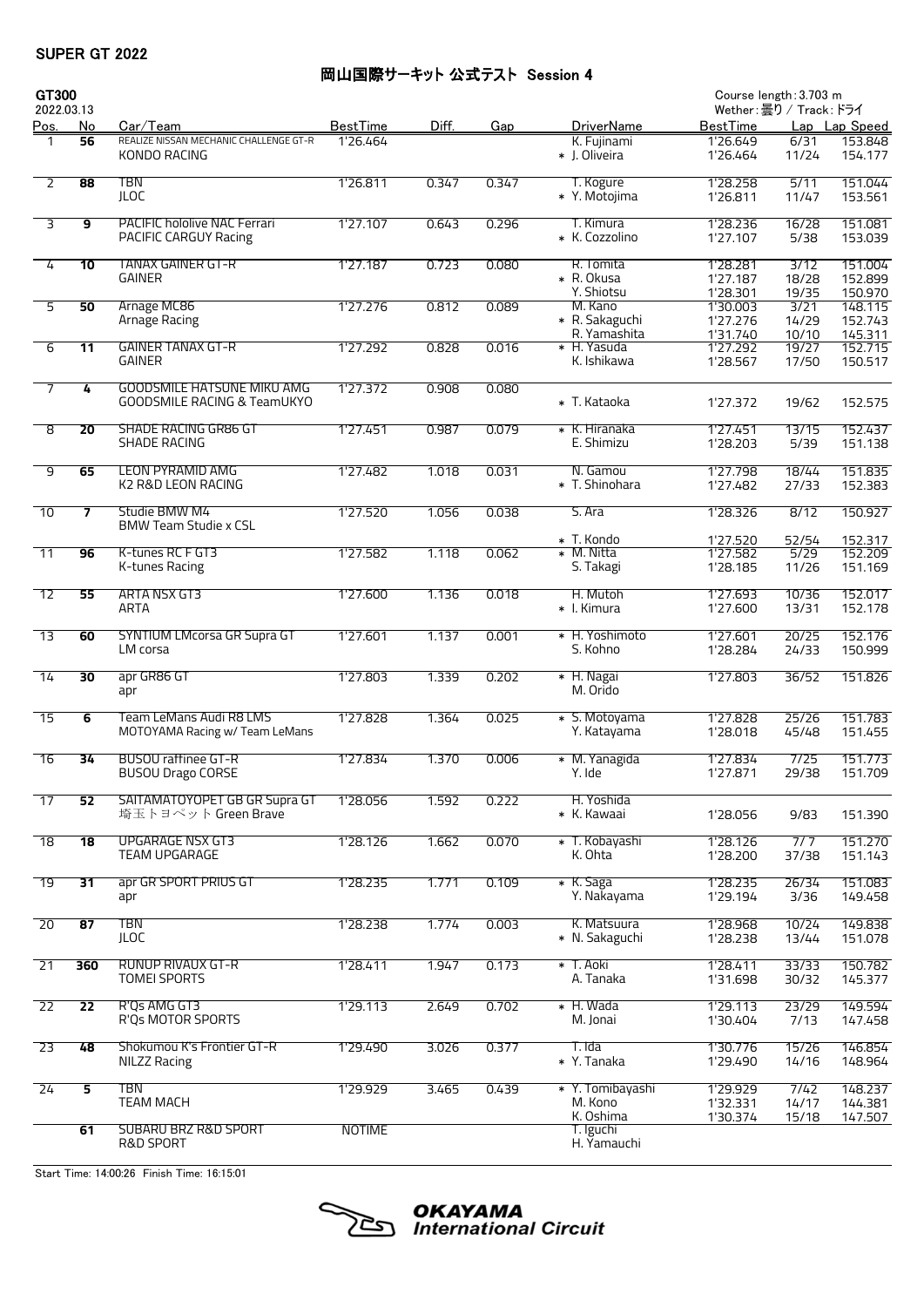#### 岡山国際サーキット 公式テスト 3/13 総合

| GT300           |                          |                                                                                                                                   |                 |       |       |                                                                |           | Course length: 3.703 m |          |
|-----------------|--------------------------|-----------------------------------------------------------------------------------------------------------------------------------|-----------------|-------|-------|----------------------------------------------------------------|-----------|------------------------|----------|
| 2022.03.13      |                          |                                                                                                                                   |                 |       |       |                                                                | Session 3 | Session 4              |          |
| Pos.            | No                       | Car/Team                                                                                                                          | <b>BestTime</b> | Diff. | Gap   | BestTime/Lap                                                   | LapSpeed  | BestTime/Lap           | LapSpeed |
| $\mathbf{1}$    | 52                       | SAITAMATOYOPET GB GR Supra GT<br>埼玉トヨペット Green Brave<br>A Dr: H. Yoshida B Dr: K. Kawaai                                          | 1'25.917        |       |       | * 1'25.917<br>24/57                                            | 155.159   | 1'28.056<br>9/83       | 151.390  |
| 2               | 9                        | <b>PACIFIC hololive NAC Ferrari</b><br>PACIFIC CARGUY Racing<br>A Dr: T. Kimura B Dr: K. Cozzolino                                | 1'26.148        | 0.231 | 0.231 | $* 1'26.148$<br>15/42                                          | 154.743   | 1'27.107<br>5/66       | 153.039  |
| 3               | 65                       | <b>LEON PYRAMID AMG</b><br>K2 R&D LEON RACING                                                                                     | 1'26.273        | 0.356 | 0.125 | * 1'26.273<br>23/52                                            | 154.519   | 1'27.482<br>27/77      | 152.383  |
| 4               | 18                       | A Dr: N. Gamou B Dr: T. Shinohara<br>UPGARAGE NSX GT3<br>TEAM UPGARAGE                                                            | 1'26.310        | 0.393 | 0.037 | $* 1'26.310$<br>11/46                                          | 154.453   | 1'28.126<br>7/45       | 151.270  |
| 5               | 56                       | A Dr: T. Kobayashi B Dr: K. Ohta<br>REALIZE NISSAN MECHANIC CHALLENGE GT-R<br>KONDO RACING<br>A Dr: K. Fujinami B Dr: J. Oliveira | 1'26.464        | 0.547 | 0.154 | 1'26.581<br>14/46                                              | 153.969   | * 1'26.464<br>11/55    | 154.177  |
| 6               | 87                       | TBN<br><b>JLOC</b><br>A Dr: K. Matsuura B Dr: N. Sakaguchi                                                                        | 1'26.603        | 0.686 | 0.139 | * 1'26.603<br>16/47                                            | 153.930   | 1'28.238<br>13/68      | 151.078  |
| $\overline{7}$  | 20                       | <b>SHADE RACING GR86 GT</b><br><b>SHADE RACING</b><br>A Dr: K. Hiranaka B Dr: E. Shimizu                                          | 1'26.617        | 0.700 | 0.014 | * 1'26.617<br>20/47                                            | 153.905   | 1'27.451<br>13/54      | 152.437  |
| 8               | 34                       | <b>BUSOU</b> raffinee GT-R<br><b>BUSOU Drago CORSE</b><br>A Dr: M. Yanagida B Dr: Y. Ide                                          | 1'26.655        | 0.738 | 0.038 | * 1'26.655<br>28/46                                            | 153.838   | 1'27.834<br>7/63       | 151.773  |
| 9               | 360                      | RUNUP RIVAUX GT-R<br><b>TOMEI SPORTS</b><br>A Dr: T. Aoki B Dr: A. Tanaka                                                         | 1'26.717        | 0.800 | 0.062 | * 1'26.717<br>27/56                                            | 153.728   | 1'28.411<br>33/65      | 150.782  |
| 10              | 88                       | <b>TBN</b><br><b>JLOC</b><br>A Dr: T. Kogure B Dr: Y. Motojima                                                                    | 1'26.811        | 0.894 | 0.094 | 1'27.566<br>19/42                                              | 152.237   | * 1'26.811<br>11/58    | 153.561  |
| $\overline{11}$ | 6                        | Team LeMans Audi R8 LMS<br>MOTOYAMA Racing w/ Team LeMans                                                                         | 1'26.972        | 1.055 | 0.161 | * 1'26.972<br>11/40                                            | 153.277   | 1'27.828<br>25/74      | 151.783  |
| $\overline{12}$ | 10                       | A Dr: S. Motoyama B Dr: Y. Katayama<br><b>TANAX GAINER GT-R</b><br>GAINER                                                         | 1'27.085        | 1.168 | 0.113 | * 1'27.085<br>24/60                                            | 153.078   | 1'27.187<br>18/75      | 152.899  |
| $\overline{13}$ | 11                       | A Dr: R. Tomita B Dr: R. Okusa C Dr: Y. Shiotsu<br><b>GAINER TANAX GT-R</b><br><b>GAINER</b>                                      | 1'27.117        | 1.200 | 0.032 | * 1'27.117<br>4/21                                             | 153.022   | 1'27.292<br>19/77      | 152.715  |
| $\overline{14}$ | 55                       | A Dr: H. Yasuda B Dr: K. Ishikawa<br>ARTA NSX GT3<br>ARTA                                                                         | 1'27.130        | 1.213 | 0.013 | * 1'27.130<br>11/28                                            | 152.999   | 1'27.600<br>13/67      | 152.178  |
| 15              | 61                       | A Dr: H. Mutoh B Dr: I. Kimura<br><b>SUBARU BRZ R&amp;D SPORT</b><br>R&D SPORT<br>A Dr: T. Iguchi B Dr: H. Yamauchi               | 1'27.248        | 1.331 | 0.118 | * 1'27.248<br>12/21                                            | 152.792   | <b>NOTIME</b>          |          |
| 16              | $\overline{\phantom{a}}$ | Studie BMW M4<br><b>BMW Team Studie x CSL</b><br>A Dr: S. Ara C Dr: T. Kondo                                                      | 1'27.252        | 1.335 | 0.004 | * 1'27.252<br>20/48                                            | 152.785   | 1'27.520<br>52/66      | 152.317  |
| 17              | 50                       | Arnage MC86<br>Arnage Racing<br>A Dr: M. Kano B Dr: R. Sakaguchi C Dr: R. Yamashita                                               | 1'27.276        | 1.359 | 0.024 | 1'28.474<br>8/47                                               | 150.675   | * 1'27.276<br>14/60    | 152.743  |
| 18              | 4                        | <b>GOODSMILE HATSUNE MIKU AMG</b><br>GOODSMILE RACING & TeamUKYO<br>B Dr: T. Kataoka                                              | 1'27.328        | 1.411 | 0.052 | $* 1'27.328$<br>30/46                                          | 152.652   | 1'27.372<br>19/62      | 152.575  |
| 19              | 5                        | <b>TBN</b><br><b>TEAM MACH</b><br>A Dr: Y. Tomibayashi B Dr: M. Kono C Dr: K. Oshima                                              | 1'27.352        | 1.435 | 0.024 | $* 1'27.352$<br>6/52                                           | 152.610   | 1'29.929<br>7/77       | 148.237  |
| 20              | 60                       | SYNTIUM LMcorsa GR Supra GT<br>LM corsa<br>A Dr: H. Yoshimoto B Dr: S. Kohno                                                      | 1'27.469        | 1.552 | 0.117 | $* 1'27.469$<br>31/50                                          | 152.406   | 1'27.601<br>20/58      | 152.176  |
| $\overline{21}$ | 96                       | K-tunes RC F GT3<br>K-tunes Racing<br>A Dr: M. Nitta B Dr: S. Takagi                                                              | 1'27.582        | 1.665 | 0.113 | 1'27.616<br>7/40                                               | 152.150   | * 1'27.582<br>5/55     | 152.209  |
| 22              | 30                       | apr GR86 GT<br>apr<br>A Dr: H. Nagai B Dr: M. Orido                                                                               | 1'27.737        | 1.820 | 0.155 | * 1'27.737<br>29/39                                            | 151.940   | 1'27.803<br>36/52      | 151.826  |
| 23              | 31                       | apr GR SPORT PRIUS GT<br>apr<br>A Dr: K. Saga B Dr: Y. Nakayama                                                                   | 1'28.028        | 2.111 | 0.291 | * 1'28.028<br>11/35                                            | 151.438   | 1'28.235<br>26/70      | 151.083  |
| 24              | 48                       | Shokumou K's Frontier GT-R<br>NILZZ Racing<br>A Dr: T. Ida B Dr: Y. Tanaka                                                        | 1'28.466        | 2.549 | 0.438 | * 1'28.466<br>6/48                                             | 150.688   | 1'29.490<br>14/42      | 148.964  |
| 25              | 22                       | R'Qs AMG GT3<br>R'Qs MOTOR SPORTS                                                                                                 | 1'28.798        | 2.881 | 0.332 | * 1'28.798<br>16/50                                            | 150.125   | 1'29.113<br>23/42      | 149.594  |
|                 |                          | A Dr: H. Wada B Dr: M. Jonai<br>Session3 Start Time: 9:00:00 / Finish Time: 11:00:01 曇り ドライ                                       |                 |       | 赤旗提示  | $9:55:51 - 10:03:00, 10:11:48 - 10:20:00, 10:26:14 - 10:33:00$ |           |                        |          |

Session3 Start Time: 9:00:00 / Finish Time: 11:00:01 曇りドライ<br>Session4 Start Time: 14:00:26 / Finish Time: 16:15:01 曇りドライ

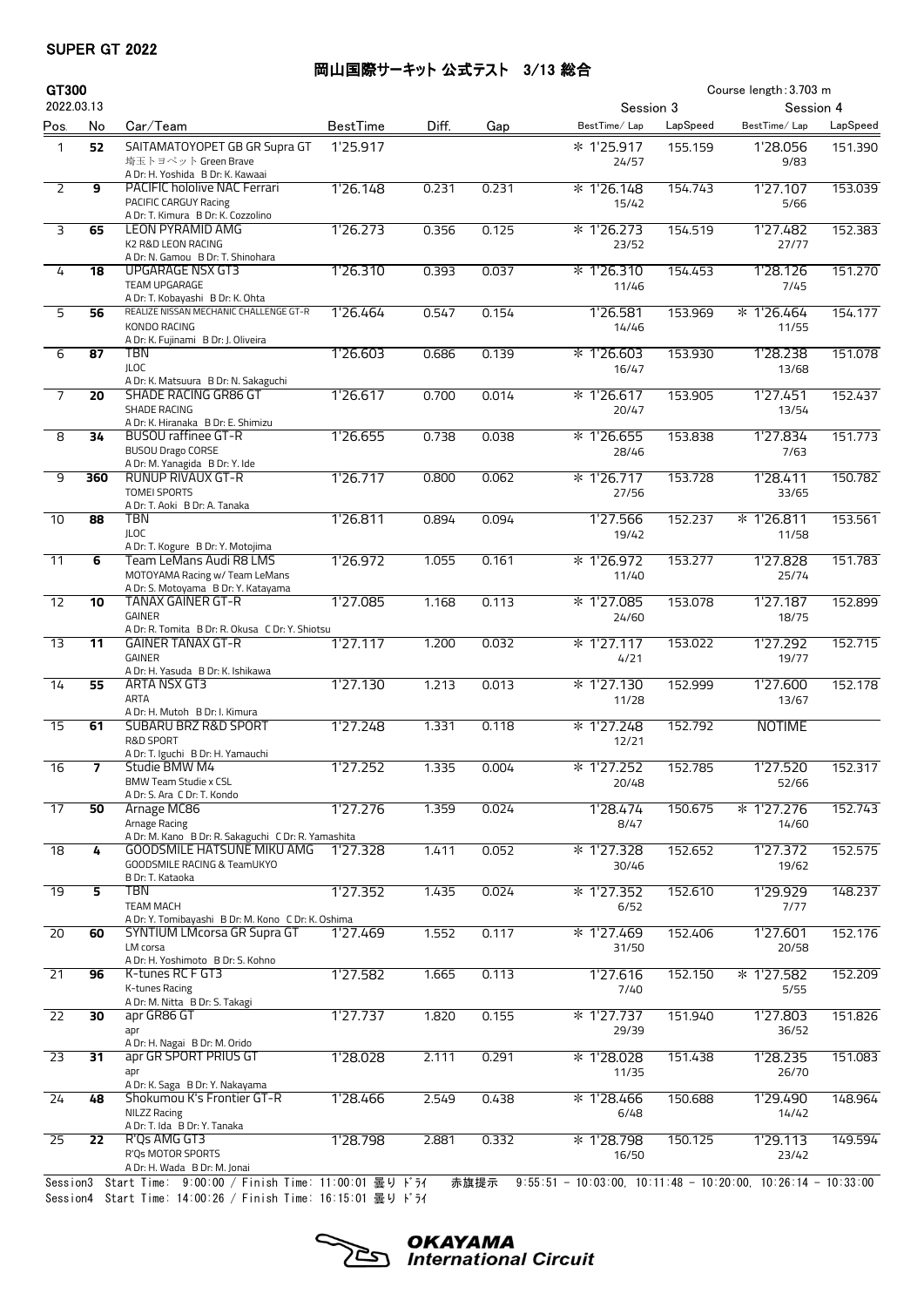## 岡山国際サーキット 公式テスト Session 1

| GT500                   |                         |                                                               |                 |       |       |                                  | Course length: 3.703 m |                        |                    |  |
|-------------------------|-------------------------|---------------------------------------------------------------|-----------------|-------|-------|----------------------------------|------------------------|------------------------|--------------------|--|
| 2022.03.12              |                         |                                                               |                 |       |       |                                  |                        | Wether:曇り / Track: ドライ |                    |  |
| <u>Pos.</u>             | No                      | Car/Team                                                      | <b>BestTime</b> | Diff. | Gap   | <b>DriverName</b>                | <b>BestTime</b>        |                        | Lap Lap Speed      |  |
| 1                       | $\overline{36}$         | au TOM'S GR Supra<br>TGR TEAM au TOM'S                        | 1'18.150        |       |       | * S. Tsuboi<br>G. Alesi          | 1'18.150               | 50/58                  | 170.580            |  |
| $\overline{2}$          | $\overline{\mathbf{8}}$ | <b>ARTA NSX-GT</b><br>ARTA                                    | 1'18.184        | 0.034 | 0.034 | * T. Nojiri<br>N. Fukuzumi       | 1'18.184<br>1'19.009   | 34/34<br>15/16         | 170.505<br>168.725 |  |
| $\overline{\mathbf{3}}$ | 100                     | <b>STANLEY NSX-GT</b><br><b>TEAM KUNIMITSU</b>                | 1'18.218        | 0.068 | 0.034 | * N. Yamamoto<br>T. Makino       | 1'18.218<br>1'21.225   | 21/47<br>4/5           | 170.431<br>164.122 |  |
| 4                       | $\overline{17}$         | Astemo NSX-GT<br>Astemo REAL RACING                           | 1'18.227        | 0.077 | 0.009 | K. Tsukakoshi<br>* N. Matsushita | 1'18.373<br>1'18.227   | 13/29<br>12/24         | 170.094<br>170.412 |  |
| $\overline{5}$          | $\overline{39}$         | <b>DENSO KOBELCO SARD GR Supra</b><br>TGR TEAM SARD           | 1'18.314        | 0.164 | 0.087 | * Y. Sekiguchi<br>Y. Nakayama    | 1'18.314               | 26/51                  | 170.222            |  |
| $\overline{6}$          | 14                      | <b>ENEOS X PRIME GR Supra</b><br><b>TGR TEAM ENEOS ROOKIE</b> | 1'18.396        | 0.246 | 0.082 | * K. Oshima<br>K. Yamashita      | 1'18.396<br>1'19.508   | 23/42<br>5/15          | 170.044<br>167.666 |  |
| $\overline{7}$          | $\overline{37}$         | <b>KeePer TOM'S GR Supra</b><br>TGR TEAM KeePer TOM'S         | 1'18.422        | 0.272 | 0.026 | S. Fenestraz<br>* R. Miyata      | 1'21.048<br>1'18.422   | 7/21<br>38/39          | 164.480<br>169.988 |  |
| $\overline{8}$          | 12                      | <b>CALSONIC IMPUL Z</b><br><b>TEAM IMPUL</b>                  | 1'18.522        | 0.372 | 0.100 | K. Hiramine<br>* B. Baguette     | 1'20.221<br>1'18.522   | 4/5<br>38/50           | 166.176<br>169.772 |  |
| 9                       | $\overline{23}$         | <b>MOTUL AUTECH Z</b><br><b>NISMO</b>                         | 1'18.701        | 0.551 | 0.179 | * T. Matsuda<br>R. Quintarelli   | 1'18.701<br>1'18.841   | 8/30<br>17/18          | 169.385<br>169.085 |  |
| 10                      | 64                      | Modulo NSX-GT<br>Modulo Nakajima Racing                       | 1'18.702        | 0.552 | 0.001 | * T. Izawa<br>H. Otsu            | 1'18.702               | 29/46                  | 169.383            |  |
| $\overline{11}$         | $\overline{3}$          | <b>CRAFTSPORTS MOTUL Z</b><br><b>NDDP RACING</b>              | 1'18.830        | 0.680 | 0.128 | * K. Chiyo<br>M. Takaboshi       | 1'18.830<br>1'19.755   | 5/27<br>9/13           | 169.108<br>167.147 |  |
| $\overline{12}$         | 16                      | Red Bull MOTUL MUGEN NSX-GT<br><b>TEAM Red Bull MUGEN</b>     | 1'18.927        | 0.777 | 0.097 | * U. Sasahara<br>T. Oyu          | 1'18.927               | 28/49                  | 168.900            |  |
| $\overline{13}$         | $\overline{38}$         | <b>ZENT CERUMO GR Supra</b><br>TGR TEAM ZENT CERUMO           | 1'19.283        | 1.133 | 0.356 | * Y. Tachikawa<br>H. Ishiura     | 1'19.283               | 25/45                  | 168.142            |  |
| 14                      | $\overline{19}$         | WedsSport ADVAN GR Supra<br>TGR TEAM WedsSport BANDOH         | 1'19.328        | 1.178 | 0.045 | Y. Kunimoto<br>* S. Sakaguchi    | 1'19.328               | 31/48                  | 168.047            |  |
| $\overline{15}$         | 24                      | REALIZE CORPORATION ADVAN Z<br>KONDO RACING                   | 1'19.510        | 1.360 | 0.182 | D. Sasaki<br>* K. Hirate         | 1'19.798<br>1'19.510   | 20/27<br>4/26          | 167.057<br>167.662 |  |

Start Time: 10:00:00 Finish Time: 12:00:01 赤旗提示 10:02:27 - 10:08:00



# **OKAYAMA**<br>International Circuit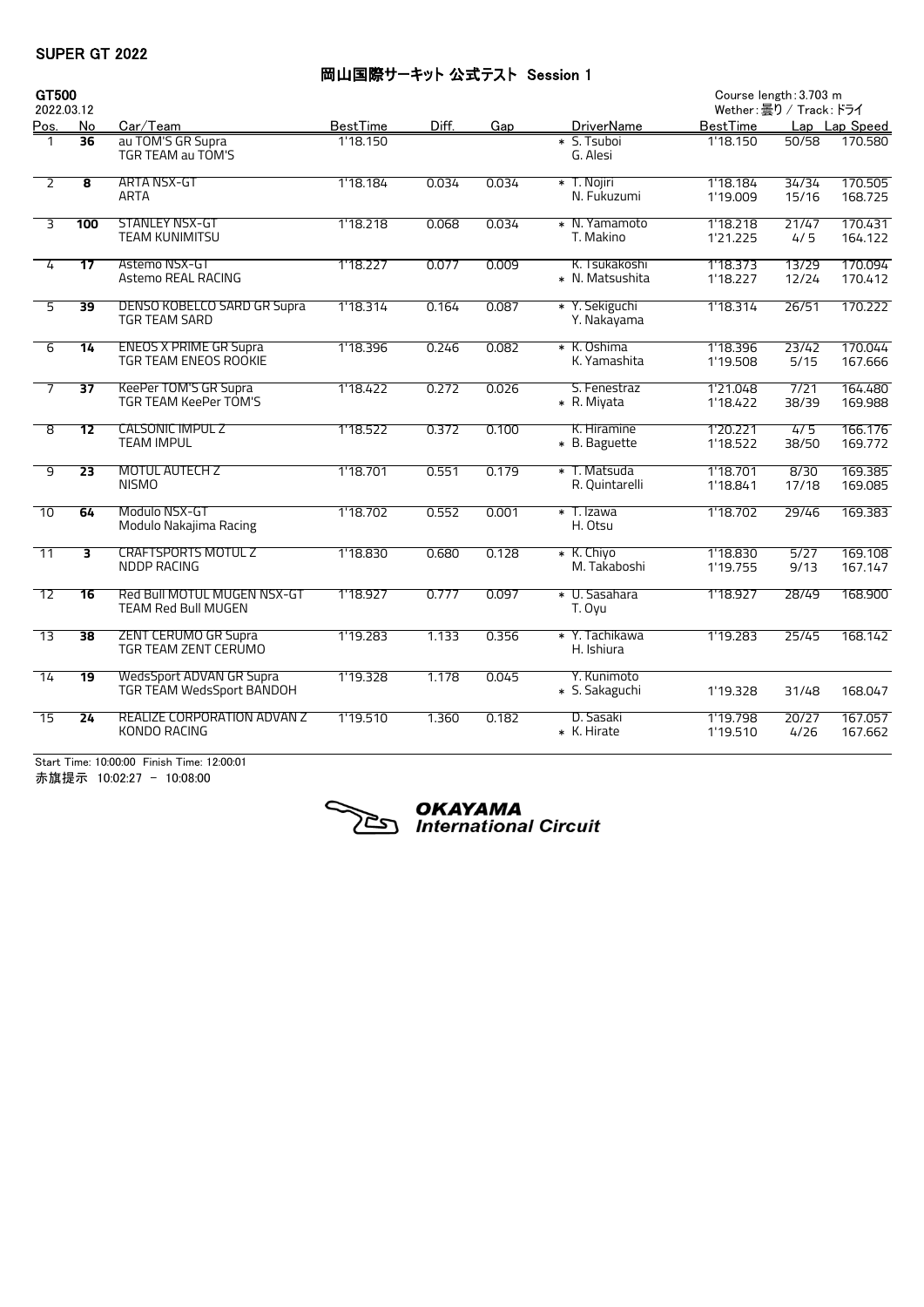## 岡山国際サーキット 公式テスト Session 2

| GT500           |                 |                                                            |                 |       |       |                                     | Course length: 3.703 m |                         |                    |  |
|-----------------|-----------------|------------------------------------------------------------|-----------------|-------|-------|-------------------------------------|------------------------|-------------------------|--------------------|--|
| 2022.03.12      |                 |                                                            |                 |       |       |                                     |                        | Wether: 曇り / Track: ドライ |                    |  |
| <u>Pos.</u>     | No              | Car/Team                                                   | <b>BestTime</b> | Diff. | Gap   | <b>DriverName</b>                   | <b>BestTime</b>        |                         | Lap Lap Speed      |  |
| $\mathbf{1}$    | $\overline{17}$ | Astemo NSX-GT<br>Astemo REAL RACING                        | 1'18.215        |       |       | K. Tsukakoshi<br>* N. Matsushita    | 1'18.972<br>1'18.215   | 20/21<br>31/31          | 168.804<br>170.438 |  |
| $\overline{2}$  | 3               | <b>CRAFTSPORTS MOTUL Z</b><br><b>NDDP RACING</b>           | 1'18.407        | 0.192 | 0.192 | K. Chiyo<br>* M. Takaboshi          | 1'18.407               | 40/40                   | 170.021            |  |
| 3               | 8               | <b>ARTA NSX-GT</b><br>ARTA                                 | 1'18.501        | 0.286 | 0.094 | * T. Nojiri<br>N. Fukuzumi          | 1'18.501<br>1'20.277   | 21/22<br>22/32          | 169.817<br>166.060 |  |
| 4               | $\overline{12}$ | <b>CALSONIC IMPUL Z</b><br><b>TEAM IMPUL</b>               | 1'18.512        | 0.297 | 0.011 | * K. Hiramine<br><b>B.</b> Baguette | 1'18.512<br>1'19.468   | 28/30<br>15/16          | 169.793<br>167.751 |  |
| $\overline{5}$  | $\overline{16}$ | Red Bull MOTUL MUGEN NSX-GT<br><b>TEAM Red Bull MUGEN</b>  | 1'18.513        | 0.298 | 0.001 | * U. Sasahara<br>T. Oyu             | 1'18.513               | 43/44                   | 169.791            |  |
| $\overline{6}$  | $\overline{14}$ | <b>ENEOS X PRIME GR Supra</b><br>TGR TEAM ENEOS ROOKIE     | 1'18.566        | 0.351 | 0.053 | K. Oshima<br>* K. Yamashita         | 1'18.566               | 56/57                   | 169.676            |  |
| $\overline{7}$  | $\overline{23}$ | MOTUL AUTECH Z<br><b>NISMO</b>                             | 1'18.754        | 0.539 | 0.188 | T. Matsuda<br>* R. Quintarelli      | 1'18.955<br>1'18.754   | 11/13<br>29/38          | 168.840<br>169.271 |  |
| 8               | 100             | <b>STANLEY NSX-GT</b><br><b>TEAM KUNIMITSU</b>             | 1'18.815        | 0.600 | 0.061 | N. Yamamoto<br>* T. Makino          | 1'18.815               | 58/58                   | 169.140            |  |
| व               | 39              | <b>DENSO KOBELCO SARD GR Supra</b><br><b>TGR TEAM SARD</b> | 1'18.965        | 0.750 | 0.150 | Y. Sekiguchi<br>* Y. Nakayama       | 1'19.029<br>1'18.965   | 20/20<br>34/36          | 168.682<br>168.819 |  |
| $\overline{10}$ | $\overline{37}$ | KeePer TOM'S GR Supra<br><b>TGR TEAM KeePer TOM'S</b>      | 1'19.105        | 0.890 | 0.140 | * S. Fenestraz<br>R. Miyata         | 1'19.105<br>1'20.867   | 28/29<br>17/30          | 168.520<br>164.848 |  |
| $\overline{11}$ | 24              | <b>REALIZE CORPORATION ADVAN Z</b><br>KONDO RACING         | 1'19.151        | 0.936 | 0.046 | * D. Sasaki<br>K. Hirate            | 1'19.151<br>1'22.003   | 29/29<br>5/25           | 168.422<br>162.565 |  |
| 12              | 36              | au TOM'S GR Supra<br>TGR TEAM au TOM'S                     | 1'19.195        | 0.980 | 0.044 | S. Tsuboi<br>* G. Alesi             | 1'19.195               | 64/65                   | 168.329            |  |
| $\overline{13}$ | $\overline{38}$ | <b>ZENT CERUMO GR Supra</b><br>TGR TEAM ZENT CERUMO        | 1'19.216        | 1.001 | 0.021 | Y. Tachikawa<br>* H. Ishiura        | 1'19.491<br>1'19.216   | 6/7<br>15/48            | 167.702<br>168.284 |  |
| $\overline{14}$ | $\overline{19}$ | WedsSport ADVAN GR Supra<br>TGR TEAM WedsSport BANDOH      | 1'19.320        | 1.105 | 0.104 | * Y. Kunimoto<br>S. Sakaguchi       | 1'19.320<br>1'19.413   | 20/22<br>20/30          | 168.064<br>167.867 |  |
| $\overline{15}$ | 64              | Modulo NSX-GT<br>Modulo Nakajima Racing                    | 1'19.466        | 1.251 | 0.146 | T. Izawa<br>* H. Otsu               | 1'19.466               | 35/35                   | 167.755            |  |

Start Time: 14:00:00 Finish Time: 16:00:03 ※GT300 (15:40 - 15:50) GT500 (15:50 - 16:00) 赤旗提示 14:25:33 - 14:32:00 14:53:07 - 15:02:00

**OKAYAMA** *CONFIGURATION* Circuit